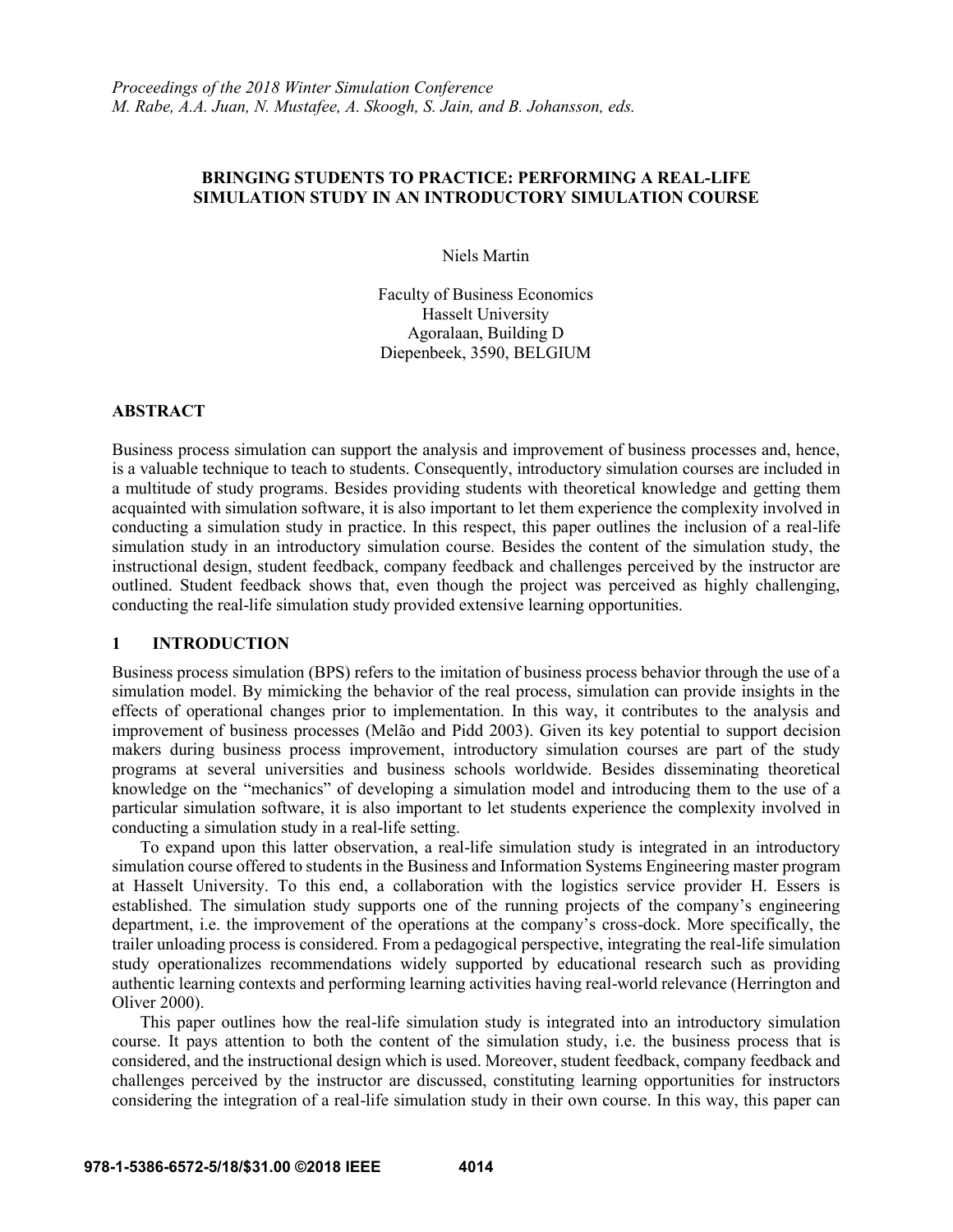contribute to the improvement of simulation course design by genuinely taking into account the need for authentic learning contexts (Herrington and Oliver 2000).

The remainder of this paper is organized as follows. Section 2 provides some general context about the study program and the course in which the real-life simulation study is situated. Section 3 outlines the content of the simulation study by outlining the current and future unloading process at the cross-dock of H. Essers. In Section 4, the instructional design of the simulation study is outlined. Section 5 discusses the student and company feedback. Section 6 outlines the challenges that the instructor is confronted with and suggests points to further improve the instructional design. The paper ends with a conclusion in Section 7.

## **2 CONTEXT AND ORGANIZATION OF THE COURSE**

The real-life simulation study is positioned within a 6 ECTS introductory simulation course. It is positioned within the master program of Business and Information Systems Engineering at the Faculty of Business Economics. The program focuses on business data science, business process analysis and IT business innovation. The introductory simulation course contributes to the business process analysis focus and aims to teach students basic discrete-event simulation concepts and how a simulation study is conducted. Relevant prior knowledge that the students have includes exploratory data analysis in R (Wickham and Grolemund 2017), general process modelling using BPMN (Chinosi and Trombetta 2012) and the basic principles of queueing theory. The specific end competencies of the introductory simulation course are:

- The student can distinguish, describe and apply the various required steps in a simulation study.
- The student can distinguish and describe the different components of a simulation model and perform related modeling tasks.
- The student can analyze a business problem by means of a simulation analysis and report the results to both technical experts and decision makers.

To achieve these end competencies, seven lectures are provided which introduce the basic principles of discrete-event simulation, centered around the key steps that are required to perform a simulation study. Topics include the high-level steps of a simulation study, input data collection and analysis, conceptual modelling, input distribution specification, and verification and validation. Compulsory reading materials includes Martin et al. (2016), Robinson (2008a), Robinson (2008b), Sargent (2013) and White and Ingalls (2005). Besides these lectures, practical sessions are organized which introduce students to a simulation software. Practical sessions focus on self-paced learning of the quintessential modules in the simulation software making use of exercises of increasing degrees of complexity. However, these exercises are not representative for the performance of a simulation study and, hence, are not sufficient to achieve the first and third end competency outlined above. This observation is the rationale for including a real-life case study in the course, accounting for half of the marks of the course. To ensure that students have sufficient time and knowledge to perform the real-life simulation study, lectures and practical sessions are purposefully scheduled in the first part of the 13-weeks semester. A high-level timetable of the course is shown in Figure 1.

| Course week        | ∽ |  | . . |  |  | 10 | <b>I</b> 4 |  |
|--------------------|---|--|-----|--|--|----|------------|--|
| Lectures           |   |  |     |  |  |    |            |  |
| Practical sessions |   |  |     |  |  |    |            |  |
| Simulation study   |   |  |     |  |  |    |            |  |

Figure 1: Overview of timetable of the course. Marked cells indicate the time period over which a particular education activity is spread.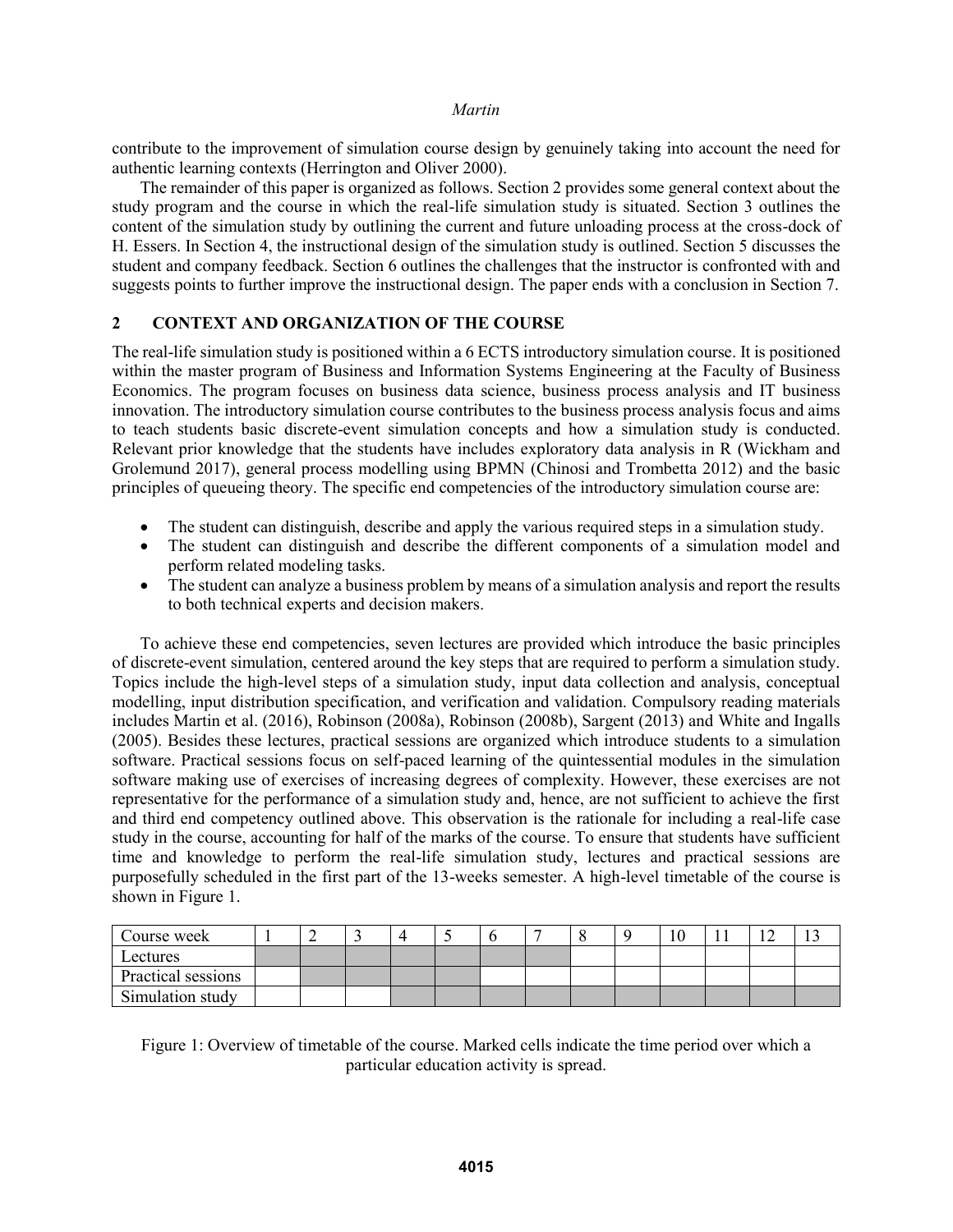## **3 OVERVIEW OF THE CONTENT OF THE REAL-LIFE SIMULATION STUDY**

The real-life simulation study relates to the unloading process in the cross-dock of H. Essers. In a crossdock, incoming trailers are unloaded, their content is sorted and reloaded to an outgoing trailer within a very short period of time (Boysen and Fliedner, 2010). The engineering department is conducting a large project aiming at a significant improvement of cross-dock performance. The project is decomposed in several subprojects and one of these involves the reorganization of the process that is followed when trailers are unloaded. The real-life simulation study is situated within this subproject.

In this section, the current unloading process (Section 3.1), the future unloading process (Section 3.2) and the role of the shunter (Section 3.3) are outlined. Moreover, some key policy questions which are put forward to guide the students are included (Section 3.4). Finally, an overview of the data files provided to support simulation model construction is given (Section 3.5).

## **3.1 Current Unloading Process in the Cross-dock**

In the current process configuration, each gate of the cross-dock can be used to load or unload a trailer. A *single warehouse worker* is responsible for completing the entire unloading action.

Several activities can be distinguished in the current unloading process:

- The warehouse worker goes to the central warehouse administration, located in the cross-dock, where the unloading lists are present. These unloading lists were created by the transportation planners and detail which orders need to be unloaded from a trailer.
- The warehouse worker receives an unloading list, containing an indication of the gate at which the trailer is located that should be unloaded. Together with the unloading list, the warehouse worker also receives order labels containing the required order information.
- The warehouse worker moves to the indicated gate.
- Before opening the trailer, the warehouse worker will perform an outdoor safety check.
- After the safety check, the warehouse worker opens the trailer and records the start of actual unloading by performing a scanning action.
- The following procedure is repeated until the trailer is empty:
	- $\circ$  The warehouse worker removes the first parcel from the trailer and temporarily positions them at the gate.
	- o At this location, the parcels are processed and registered. The sizes and packaging type (pallet, box,...) are checked as this is important for billing purposes. With respect to labelling, a distinction is made between order labels and parcel labels. Each order on a trailer will receive one order label, containing the required order information. As an order can contain several parcels, each parcel should also be labelled and linked to the unique order label. The best case scenario is that each arriving parcel already contains a barcode which is registered in the transport management system of H.Essers. When a parcel is labelled, but the label is unknown in the company's system, the label is linked to the order label by performing a scanning action. When a parcel is not labelled, the warehouse worker will add a parcel label. This parcel label is linked, whenever possible, to the order label by means of a scanning action. The warehouse worker should determine manually which parcels are linked to which order label.
	- o After processing and registration, the parcels are moved to the appropriate loading zone in the cross-dock to await further transportation. The hand scanner of the warehouse worker indicates to which drop-off location a parcel needs to be moved.
	- When the warehouse worker arrives at the appropriate drop-off location, a scanning action is performed at this location in order to register its location in the system.
- The order label is attached to the last parcel of an order.
- When all orders on the unloading list are processed, the unloading list is closed in the system.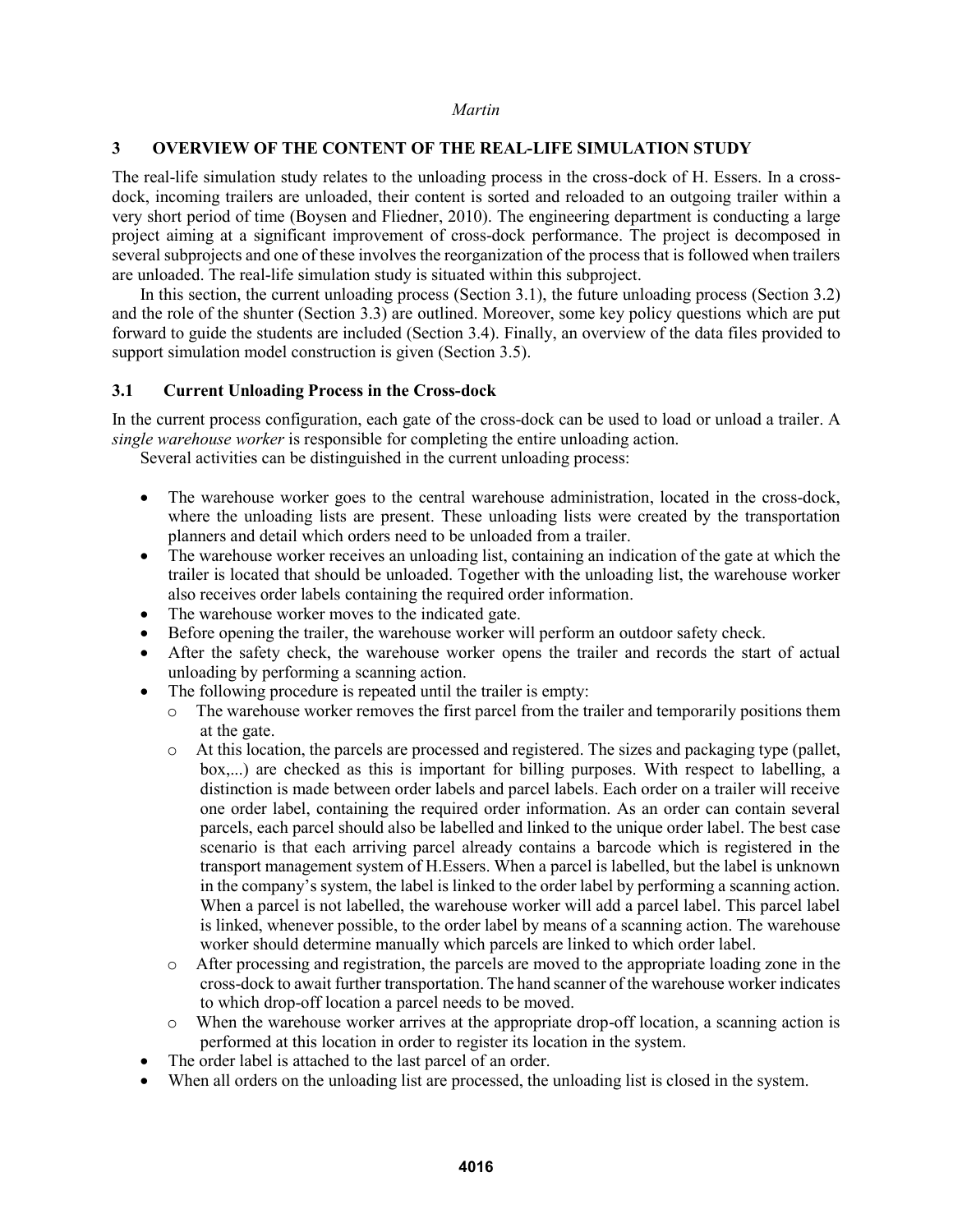• The warehouse worker returns to the central warehouse administration and returns the unloading list, where the latter is processed for administrative purposes.

As outlined above, a single warehouse worker is responsible for performing the entire unloading action. As a consequence, it can take up to 1.5 or 2 hours to unload a single trailer. This implies that a gate is occupied for this period of time, which is deemed too long from a management perspective. Consequently, management wants to reorganize cross-dock unloading process such that gates are freed more quickly.

# **3.2 Future Unloading Process in the Cross-dock**

In an effort to reorganize the cross-dock, a *central unloading zone* will be introduced where all goods are unloaded. The central unloading zone will span eight gates. In principle, trailer unloading will only be performed at these eight gates. All other gates can, hence, be used for loading purposes. The central unloading zone will consist of three areas, which are also visualized in Figure 2 which will be used to outline the future unloading process:

- The gate corridor where the gates are situated (upper part of Figure 2, marked in yellow).
- The central unloading zone, which is composed of eight unloading lines and an administration facility (middle part of Figure 2, marked in green).
- A middle corridor which is used to move goods from the unloading zone to the appropriate loading location (lower part of Figure 2, marked in blue).



Figure 2: Schematic overview of the future unloading process.

In the future process configuration, *multiple warehouse workers* will be involved in unloading a trailer with the ambition to reduce the unloading time and, hence, the time that a gate is occupied. Three key activities will be distinguished: (i) removing parcels from the trailer, (ii) processing and registration and (iii) moving parcels to the appropriate location. Moreover, an important part of the administrative functions will move to the central unloading zone, which reduces the walking distance for warehouse workers. The latter causes unloading lists to be printed within the central unloading zone instead of at a more remote location. These lists are distributed by the responsible of the central unloading zone, which also takes care of the operational management of the warehouse workers in case work needs to be prioritized.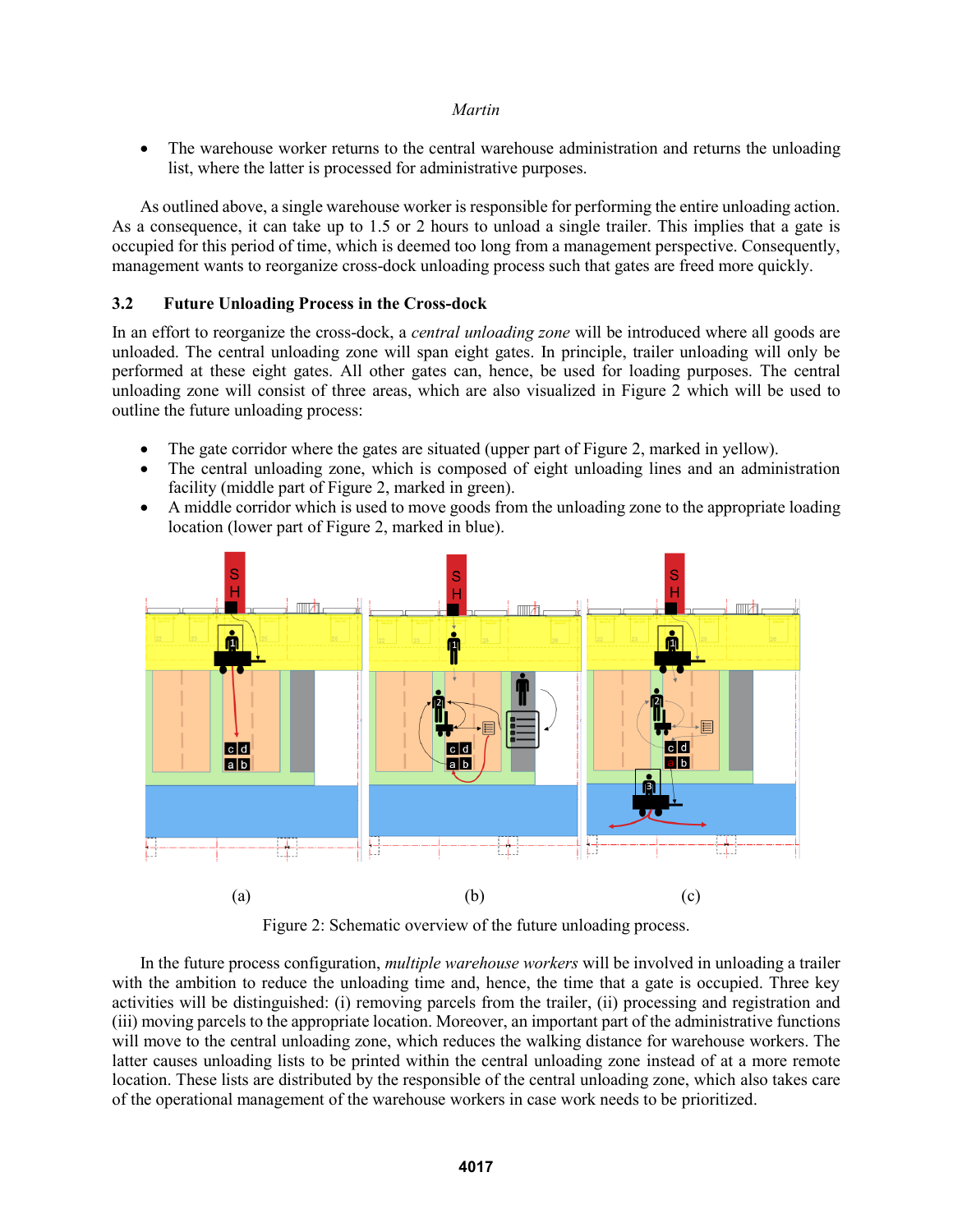With regard to labelling, the order label will disappear. Each parcel will be provided with a new and integrated parcel label containing all required information.

In the remainder of this subsection, the future process configuration is outlined in more detail. As indicated above, the unloading list is printed at the administration facility located in the central unloading zone in the future process configuration. Moreover, it is linked to a particular gate. The head of the central unloading zone assigns warehouse worker 1 to a particular unloading action, without the unloading list.

*Warehouse worker 1* performs the following tasks:

- Warehouse worker 1 moves to the indicated gate.
- Before opening the trailer, warehouse worker 1 will perform the outdoor safety check.
- After the safety check, warehouse worker 1 opens the trailer and records the start of actual unloading by performing a scanning action.
- Warehouse worker 1 starts unloading the trailer and positions the parcels at the indicated unloading line (Figure 2a). This warehouse worker is only responsible for unloading the trailer and conducts no further scanning or labelling activities.

While warehouse worker 1 is unloading the trailer, *warehouse worker 2* is also assigned to the unloading process:

- Warehouse worker 2 receives the unloading list at the administration facility located in the central unloading zone (Figure 2b). The warehouse worker links the unloading list to a mobile label printer by means of a hand scanner.
- Warehouse worker 2 registers and processes each parcel, including its dimensions, packaging types and (when applicable) damages. Afterwards, a parcel label is printed using the mobile label printer and is attached to the parcel (Figure 2b).
- When warehouse worker 2 is working on a particular unloading list, it is technically possible to pause this list in order to start processing another unloading list. However, this is not the intended behavior in the future process configuration.

While warehouse worker 1 is unloading the trailer and warehouse worker 2 is processing the parcels, *warehouse worker 3* is responsible for moving the parcels from the central unloading zone to the appropriate loading location to await transportation (Figure 2c). As each parcel receives a unique parcel label, it is clear for warehouse worker 3 which parcels can already be moved to a location. It is important to note that warehouse worker 3 will typically not be assigned to a particular unloading line. The warehouse worker will switch between unloading lines depending on whether parcels are available that are registered and labeled and, hence, can be moved to a location.

Warehouse workers will be trained such that each of them can perform each of the key activities in the future process configuration, i.e. (i) removing parcels from the trailer, (ii) processing and registration and (iii) moving parcels to the appropriate location.

The project management team of H. Essers expects that the future process configuration will have the following key benefits for the company:

- The time that a gate is occupied to unload a trailer will be reduced. A trailer can be removed from the gate when all parcels are removed from the trailer. In the current process configuration, this is only the case when all parcels are unloaded, processed and moved to its appropriate location in the cross-dock.
- Process flexibility will increase as it is also possible to assign multiple warehouse workers to each of the key activities in the new unloading process. When particular parcels have an urgent connection on an outgoing truck, multiple warehouse workers can be assigned to each of these activities.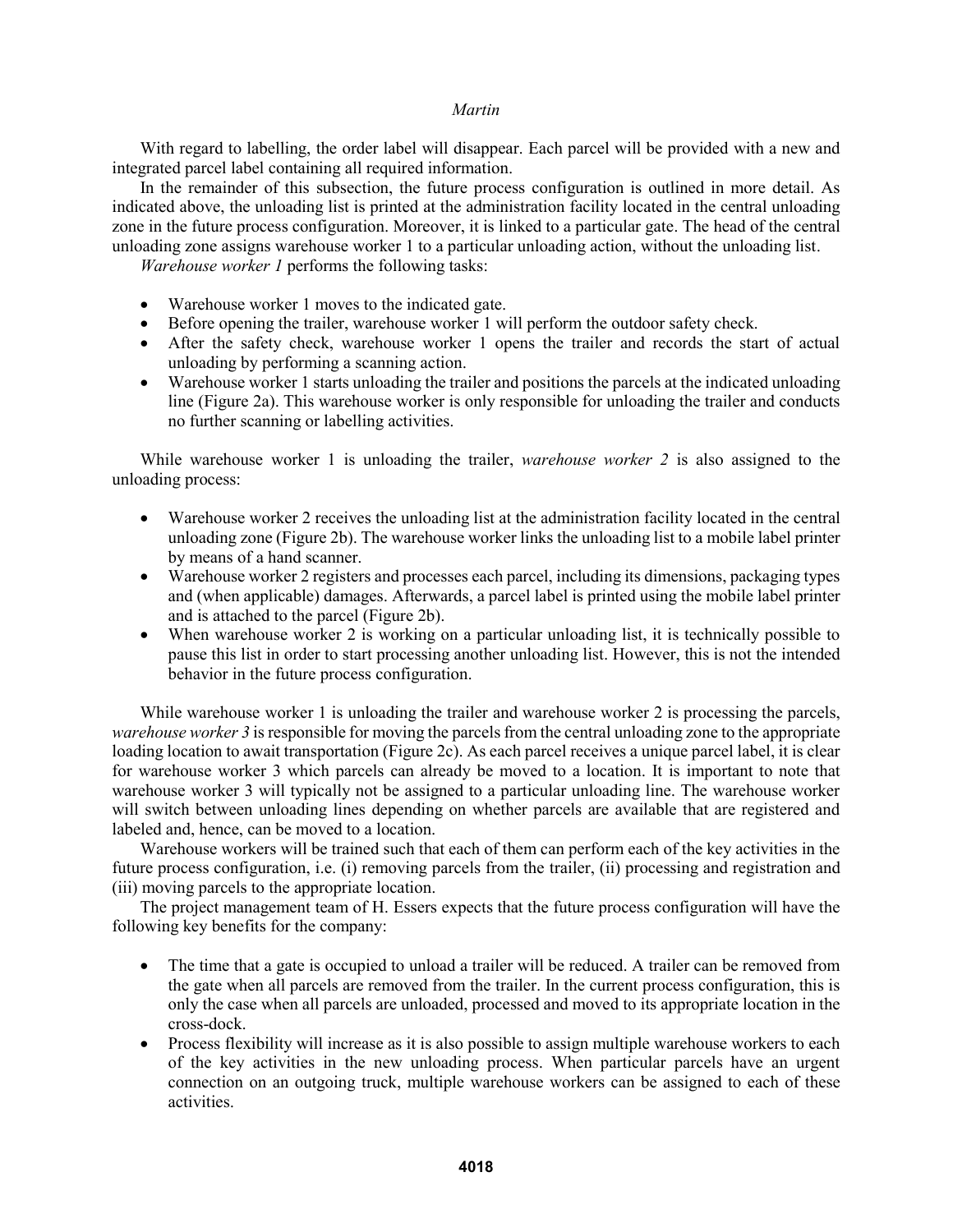## **3.3 Role of the Shunter**

A shunter or terminal tractor is a tractor which is used to move trailers between locations on the H. Essers site, for instance from the parking to a warehouse or between warehouses. Related to the cross-dock, shunter operations involve (i) moving a full trailer from one of the parking lots to a gate and (ii) moving empty trailers to the parking lot to free the gate. Full trailers will be parked at the parking lot when either (i) no gates are available when the truck arrives or (ii) when the goods on the trailer are not immediately needed.

The shunter, which has to service the entire site at which the cross-dock is located, influences the unloading process. In busy times, important waiting times need to be taken into account when a shunter task is submitted in the system. Consequently, gates can remain occupied (when an empty trailer has to be removed) or can be idle (when a full trailer needs to be pushed against the gate) longer than necessary for unloading purposes.

## **3.4 Key Policy Questions**

Students are assigned the task to conduct a simulation study related to the reorganization of the cross-dock unloading process. To provide some guidance, it is indicated that, with regards to the reorganization of the cross-dock unloading process, H. Essers is especially interested in gathering insights in:

- The effect of this reorganization compared to the current process layout in terms of output measures such as the unloading time.
- An appropriate distribution of warehouse workers over each of the three key activities in the reorganized cross-dock unloading process, i.e. (i) removing parcels from the truck, (ii) processing and registration and (iii) moving parcels to the appropriate location.
- The shunter capacity that is required from the perspective of the unloading process at the crossdock.

Next to this, student creativity is stimulated by indicating that H. Essers is open to creative simulationbased recommendations to operationalize the reorganization of the process.

## **3.5 Data Files Provided to the Students**

To support the construction of the simulation model, students are provided with several (anonymized) data files. The most of them contain raw data dumps from the company's information system. Moreover, they purposefully contain a significant amount of information which is not relevant for the purpose of the simulation study at hand. In this way, students need to critically assess all available data to determine which pieces of information could be helpful to support particular modelling tasks. Moreover, the appropriate filtering operations need to be conducted. Information about the reliability of some of the columns in the dataset is provided in the project assignment as this requires domain knowledge.

More specifically, the following data files are provided to the students:

- *Overview of the conducted time study***.** As the future unloading process is not yet implemented, duration estimates for the three key activities cannot be based on, e.g., historical data. Consequently, H. Essers conducted a time study measuring the duration of each step in the process for a limited number of trailers. Students are provided with the raw measurement data, which needs to be aggregated to obtain estimates for activity durations.
- *Dataset related to processed trailers.* A dataset consisting of 1898 rows and 52 columns containing (anonymized) information on the trailers which are unloaded or loaded at the cross-dock in a particular time frame. This file contains the identification information for the trailer and the total unloading time. The total unloading time could, for instance, be used as a benchmark to compare the process performance of the future unloading process against.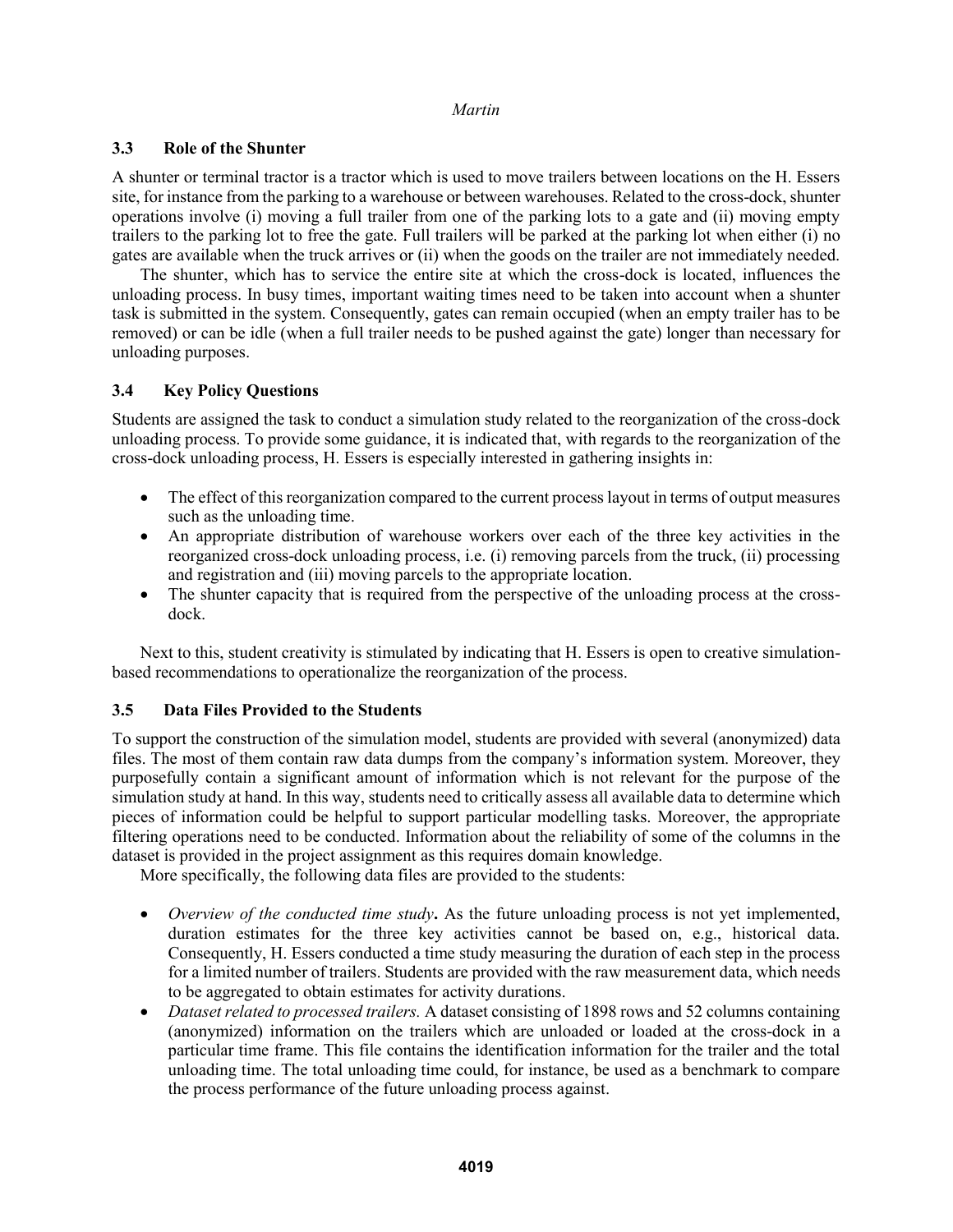- *Dataset related to processed shipments.* A dataset consisting of 25897 rows and 55 columns containing (anonymized) information at the shipment level. It outlines the trailer to which the shipment is related, the number of parcels it contained, its weight, several timestamps related to its unloading/loading, etc. This dataset contained a valuable proxy for the arrival time of a trailer, which is essential information to gain insight in the arrival pattern .
- *Parcel scanning dataset.* A dataset consisting of 57249 rows and 22 columns containing a record for each parcel scanning action performed during a particular period. It contains, for instance, information on whether a particular parcel is damaged, the location at which the parcel needs to be deposited, etc.
- *Stock scan dataset.* Conducting a stock scan implies that all shipments that are present in the crossdock at a particular point in time are scanned. The stock scan from the day before the starting point of the other datasets is provided consisting of 679 rows and 44 columns. Using this file, students could derive the starting conditions for the simulation in terms of the number of parcels still present at a particular location in the cross-dock.
- *Shunter task dataset.* A dataset containing 1980 rows and 19 columns describing all shunter tasks performed on the entire site (of which the cross-dock is only one facility) during a particular period of time. Detailed information is provided for each shunter task such as the destination and origin of the trailer movement, the time at which the shunter task was entered in the system, the time at which the task has started and the time at which it ended. From this dataset, insights in the typical waiting times related to a shunter request and its actual duration could be retrieved.
- *Cross-dock staffing overview.* A data file (anonymously) describing cross-dock staffing is also provided. It conveys information on the available warehouse workers for each hour of day during each day of the working week. Students needed summarize this information to turn it into an implementable resource schedule.
- *Unloading slots for partners.* H. Essers is part of a European network of logistics service providers. This implies that trailers from partner organizations also need to be unloaded at the cross-dock of H. Essers. Due to contractual agreements, it is crucial that these trailers are unloaded in time. To this end, unloading slots are defined which need to be respected. This data file provides an overview of these unloading slots such that students could take them into account.
- *Overview of distribution trucks***.** Domain experts stated that the number of unloading lines required to unload a trailer largely depends on the type of truck. To identify a particular type of trucks, i.e. distribution trucks, in the other datasets, an overview of the identifiers for distribution trucks is provided. Students need to use this information to execute appropriate filtering operations in the other datasets.
- *Gate plan of the cross-dock.* A gate plan for the cross-dock enables students to have a spatial overview of the cross-dock.

# **4 INSTRUCTIONAL DESIGN OF THE REAL-LIFE SIMULATION STUDY**

While the previous section focused on the topic of the real-life simulation study, this section centers around its instructional design. An overview is given of the goals of the real-life simulation study (Section 4.1), the deliverables and evaluation criteria (Section 4.2), and the timetable (Section 4.3).

## **4.1 Goals**

The two primary goals of the real-life simulation study are to enable students to (i) perform a simulation study within a realistic business context and (ii) work with raw data files from the information systems of the company. In this way, the project in the course should resemble an actual simulation project they might need to conduct during their professional careers as close as possible.

Besides these primary goals, two other goals should be mentioned. Firstly, the project also aims to strengthen the students' skills of making appropriate simplifying assumptions and to argue why they are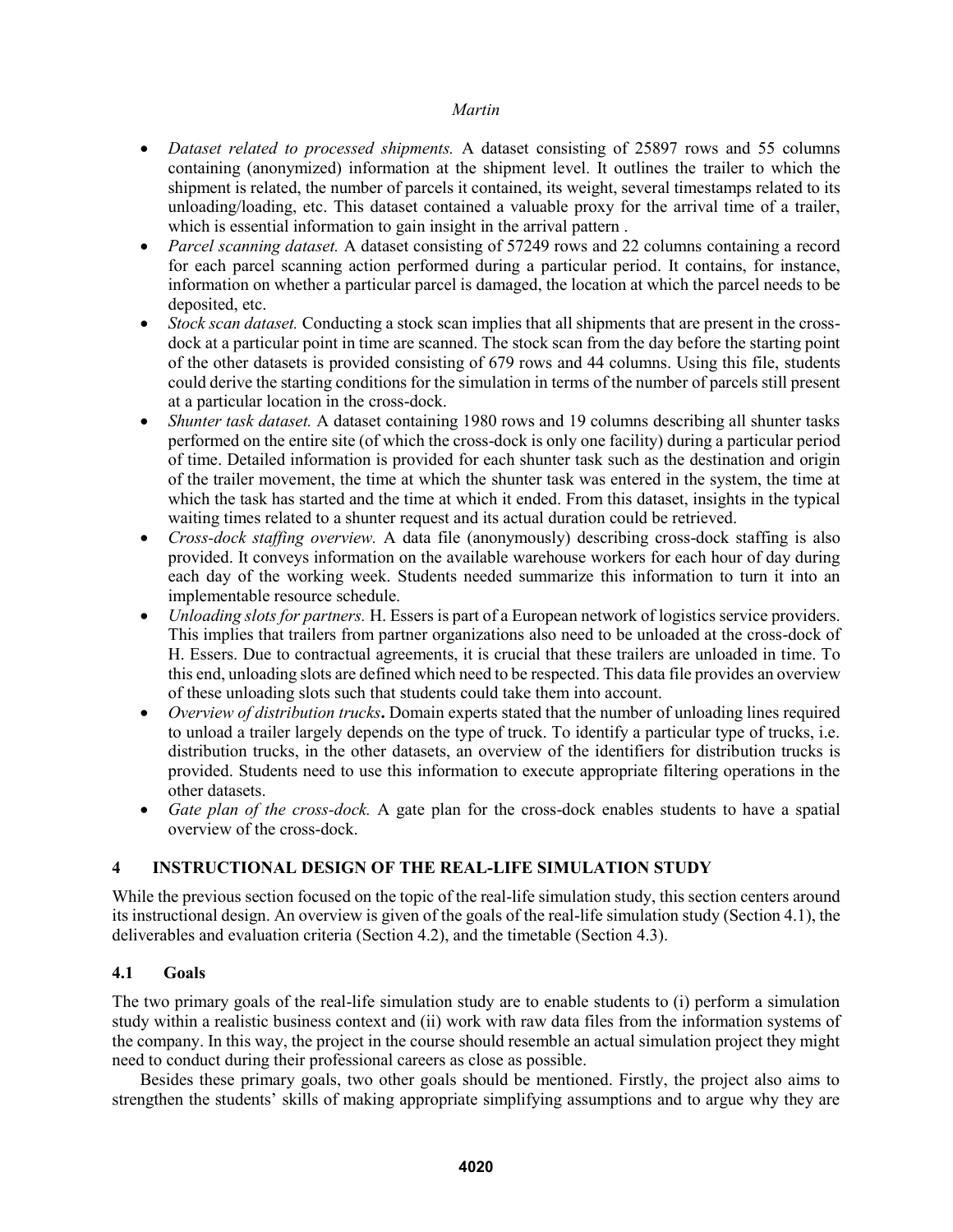made. This ability to decompose a problem and identify the most prominent subproblems will also help them in their professional careers.

Secondly, the simulation study also builds on the competencies of students to adjust the content of their communication to a target audience. In the project, a distinction is made between to target audiences: the technical experts of the company and company management. While the latter group is mainly interested in the results and conclusions of the analysis, the former also wants to gain insight in the way in which the results are obtained. Consequently, different ways of reporting and communication are required, which is explicitly incorporated in the deliverables and evaluation criteria of the project, as will be outlined in Section 4.2.

# **4.2 Deliverables and Evaluation Criteria**

The required deliverables for the simulation study are communicated explicitly to the students at the start of the project, providing them with a clear goal. The *deliverables* for the project are:

- The simulation model that is used to generate the analysis results.
- A written report which describes and discusses the conducted simulation study, the developed simulation model, the analysis results, and their conclusions. It is explicitly mentioned to students that the report is targeted at the technical experts within the organization. However, the report should also contain an executive summary of at most 4 pages, which is directed at management and decision makers.
- An oral presentation outlining the key analysis results and conclusions of the simulation study. This presentation has company management and decision makers as a target audience. The presentation time is limited to 10 minutes.

With respect to the *evaluation criteria*, a distinction is made between the criteria used for the simulation model and the written report on the one hand and the oral presentation on the other hand. Regarding the simulation model and the written report, the following evaluation criteria are put forward:

- Construction of the simulation model: structure of the model, level of detail, degree of realism, clarity,…
- Input analysis: the quality of the data analysis using the provided data files as an input.
- Justification of the choices made: the degree to which the modelling choices and assumptions are justified.
- Conducted experiments, output analysis and discussion of the obtained results.
- Formulated recommendations: profoundness of the recommendations, degree to which these recommendations are actionable for the company,…
- General quality of reporting: clarity, style, language, adequacy of the executive summary,…

The evaluation criteria for the oral presentation are:

- General presentation style: clarity and fluency of the oral presentation, adequacy of the responses to questions posed by domain experts,…
- Focus on results: focus of the presentation on key results/conclusions of the study given management as the target audience.
- Clarity and professionalism of the slides: clarity and appropriateness of the slides given management as the target audience.
- Timing: degree to which the time limitation of 10 minutes is respected.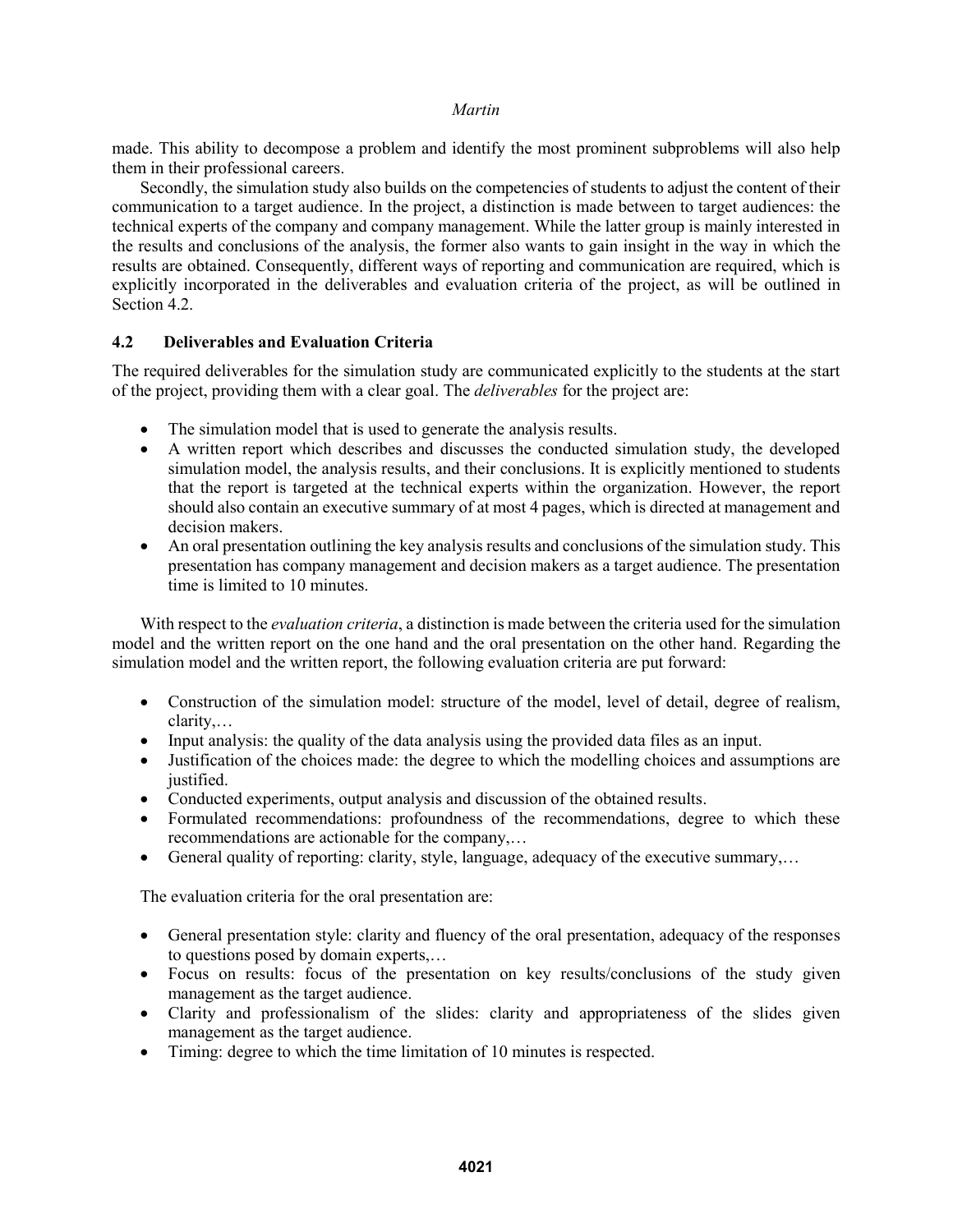### **4.3 Simulation Study Timetable**

An overview of the case study timetable during the 13-week semester is provided in Table 1. Groups of three students were formed in week 2. Two weeks later, in week 4, a company visit was organized. The program of the company visit consisted of a general overview of the relevant business process by domain experts, a guided tour through the cross-dock, and a Q&A session. The guided tour enabled students to observe the process that they will need to model at a later stage. This is considered highly important in order to make the abstract concepts in the presentations and the project assignment tangible for students.

After the company visit, the project assignment and data files are made available to the students. The project assignment contained all required information with respect to the project such as deliverables, deadlines, an overview of the process, the key policy questions, and a description of the data files. As a consequence, the company visit constituted the kick-off of the simulation study.

To provide feedback to students during the simulation study, two feedback sessions were organized. In week 7, a Q&A session with domain experts was organized for each group of students separately. During this session, questions related to the process could be asked. It was clearly communicated in advance that only a limited time slot was available for each group, requiring students to assign priority to the most pressing questions. The Q&A session with domain experts also constituted an opportunity to check assumptions that the students were planning to make. In week 8, a progress discussion with an instructor was scheduled for each group. This discussion focused on the constructed simulation model and aimed to provide students with feedback on the current version of the model and feedforward on important elements that still needed to be included.

The deliverables were submitted in the last two weeks of the semester, i.e. weeks 12 and 13. In week 12, the deadline for the submission of the simulation model and written report was planned. One week later, the presentations took place with the attendance of the domain experts and the other students.

| Course week | Activity                                                     |
|-------------|--------------------------------------------------------------|
|             | Group formation                                              |
| 4           | Company visit and provision of the project assignment        |
| 7           | Q&A session with domain experts (for each group separately)  |
| 8           | Intermediate progress discussion (for each group separately) |
| 12          | Submission deadline of simulation model and written report   |
| 13          | Presentation to domain experts and other students            |
|             |                                                              |

Table 1: Overview of the real-life case study timetable.

#### **5 STUDENT AND COMPANY FEEDBACK**

This section discusses the feedback provided by students after the course ended (Section 5.1) and outlines the feedback received from H. Essers (Section 5.2).

#### **5.1 Student Feedback**

After the introductory simulation course has ended, student feedback with respect to the real-life simulation study was gathered. In general, students experienced the project as challenging, but highly relevant. It enabled them to gain insight in the complexity of performing a simulation study in a realistic setting using raw data files. Moreover, the close interaction with domain experts was judged very positive compared to the artificial (introductory) exercises performed during the practical sessions. Not only the analysis of reallife data and the construction of the simulation model were deemed useful. Students also highlighted the skills they acquired with respect to reporting and presenting with a particular target audience in mind.

Despite the generally positive attitude towards the project, some points of critique were also formulated. Some students deemed the project too challenging as they had to make simplifying assumptions with respect to some characteristics of the process. However, this was envisioned by design as strengthening this skill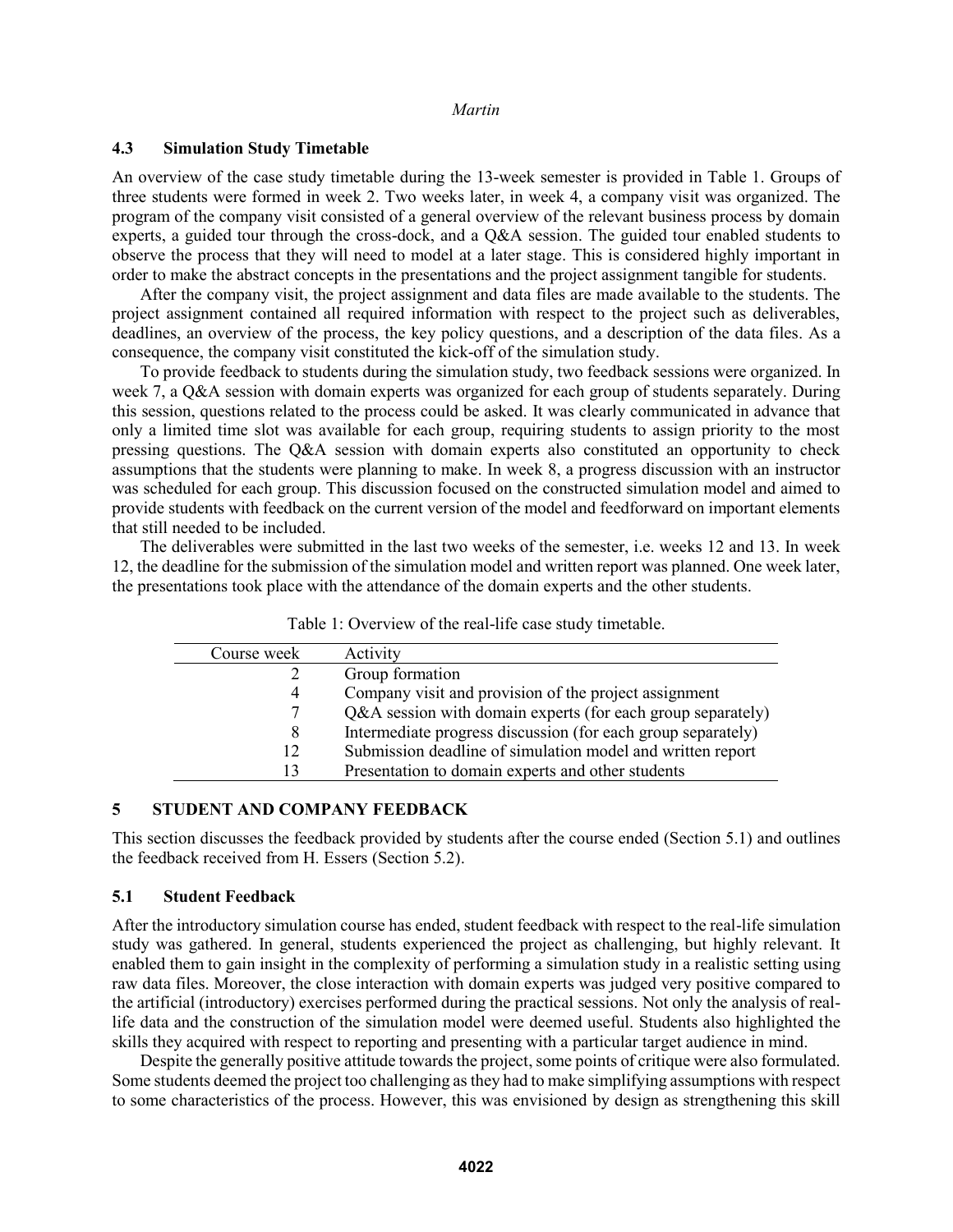was one of the goals of integrating the real-life simulation study. Nevertheless, it is important to inform the students in advance that assumptions can be made as long as they are justifiable and clearly stated in the report. Another remark that was formulated related to the match between the content of the practical sessions and the real-life case. However, this was not a widespread remark among students and it did not relate to the core idea of the integration of the real-life simulation study.

## **5.2 Company Feedback**

In general, H. Essers representatives experienced the simulation study as very positive, which relates to both the way it was organized and the obtained results. Without entering into details, the outcomes reported by students were largely consistent with their expectations. The most challenging part is establishing a reasonable project scope for an introductory simulation course. A related challenge involves determining the datasets and data fields which are required to support the students without providing them with large amounts of irrelevant data. These challenges were alleviated to a large extent by entering into profound discussions with the instructor during the early stages of the project's design.

## **6 CHALLENGES FOR THE INSTRUCTOR AND POINTS FOR IMPROVEMENT**

This section outlines the challenges experienced by the instructor during the integration of a real-life simulation study in an introductory simulation course (Section 6.1) and retrospective reflections marking points to improve the instructional design (Section 6.2).

## **6.1 Challenges from the Perspective of the Instructor**

From the perspective of the instructor, a key challenge involves striking a balance between (i) ensuring that the project is representative for a real-life simulation study and (ii) taking into account the limited simulation experience of students and the limited time available. Within the introductory simulation course under consideration, both elements are balanced by providing a detailed project assignment. This project assignment clearly defined and delineated the process that needed to be studied and contained a description of the meaning of each column in the data files. Furthermore, explicit attention is attributed to the steps of which a simulation study consists in the first lecture. In this way, students gather a high-level insight in what it involves to conduct a simulation study.

Another major challenge for the instructor is finding a company which is fully committed to the project. A non-negligible time investment is asked from the company. At the minimum, they are required to gather the required data files and assist while writing the project assignment, e.g. by providing feedback on intermediate versions. In the project described in this paper, company involvement went significantly further as they also organized a company visit, came over to the university campus for a O&A session and attended the final presentations.

Regardless of the level of involvement of the company, integrating a real-life simulation study in a simulation course still requires an important time investment on the part of the instructor, which is also a challenge. The ideas conveyed in this paper might be an inspiration as to how the integration of such a reallife case can be operationalized. Moreover, efficiency gains are possible as the key principles of the project for a particular year can serve as a template for subsequent academic years. I also experienced these efficiency gains when organizing the second edition of the real-life simulation study.

#### **6.2 Points to Improve the Instructional Design**

Even though all involved parties were satisfied with the results of the simulation study, three points to further improve the instructional design are identified in retrospect. Firstly, students could learn even more from the simulation study when their progress is followed up more closely. From Table 1, it follows that there is a single progress discussion in week 8. Students might benefit from presenting their progress every two to three weeks such that the instructor can ask questions or raise points of concern (for instance with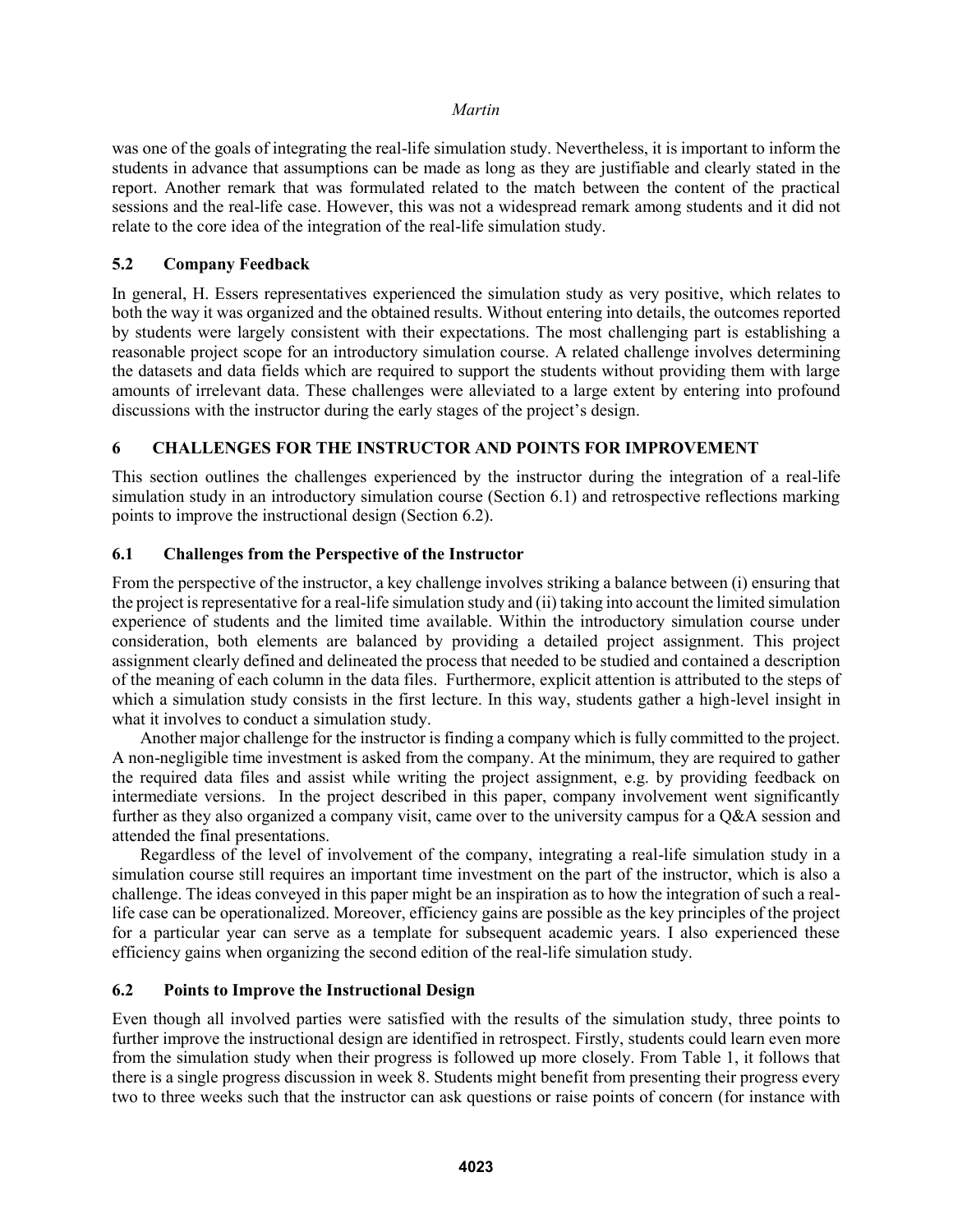respect to timing). Besides the opportunity to receive feedback more frequently, students are also stimulated to start working on the project earlier in the semester. For the instructor, a closer involvement during the teaching period also facilitates the evaluation of the projects at the end of the course as he/she is more up to date with e.g. the modelling choices that a group made.

Secondly, a peer grading mechanism can be introduced to let students evaluate the contribution of each team member to the final model and report. As with any type of group work, free riding can also be an issue during a real-life simulation study. While such behavior might be detected by asking questions to all group members during the final presentation, peer grading also provides students with a tool to express their opinion on the fairness of work division. The peer grading results can be used when determining the individual student scores.

Finally, it is key that sufficient metadata is available on the data files provided to students. As indicated in Section 3.5, this relates to the meaning of columns in the data files and the reliability of their content. Moreover, students also need to be informed about e.g. preliminary filtering operations that are required, but for which it is not reasonable to assume that they possess the necessary domain knowledge. The degree to which metadata should be provided will depend upon the process under consideration and the background of the students following the course.

### **7 CONCLUSION**

This paper discussed the integration of a real-life simulation study within an introductory simulation course. It lets students experience the complexity of conducting a simulation study in a real-life setting, which is complementary to the theoretical knowledge on simulation and the skills to work with simulation software acquired during the course. Moreover, it operationalizes the recommendations in educational research to provide authentic learning contexts and to perform learning activities having real-world relevance.

The real-life simulation study presented in this paper relates to a process of H. Essers, a logistics service provider. To improve the operations at their cross-dock facility, the company was considering to reorganize the trailer unloading process. While a trailer is currently unloaded by a single warehouse worker, the future configuration distinguishes three key activities: (i) removing parcels from the trailer, (ii) processing and registration and (iii) moving parcels to the appropriate location. These three key activities will be performed by different warehouse workers in an effort to reduce the unloading time. Students were asked to perform a simulation study related to the reorganization of the unloading process and were provided with several data files from the company's information systems to support model construction.

Integrating a real-life simulation study in a simulation course is challenging for the instructor as the degree of realism of the project needs to be balanced against constraints in terms of time and limited simulation experience of students. Moreover, finding a fully committed company can be difficult. Despite such challenges, the positive feedback from students makes it worth the efforts. In general, students experienced the project as challenging, but highly relevant. Consequently, the integration of a real-life simulation study contributes to the improvement of simulation course design as it genuinely provides authentic learning contexts.

#### **ACKNOWLEDGMENTS**

The author wishes to thank H. Essers in general and the engineering and business intelligence departments in particular for their active involvement and support related to the real-life simulation study.

### **REFERENCES**

- Boysen, N. and M. Fliedner. 2010. "Cross Dock Scheduling: Classification, Literature Review and Research Agenda." *Omega* 38(6):413-422.
- Chinosi, M. and A. Trombetta. 2012. "BPMN: An Introduction to the Standard." *Computer Standards & Interfaces* 34(1):124-134.